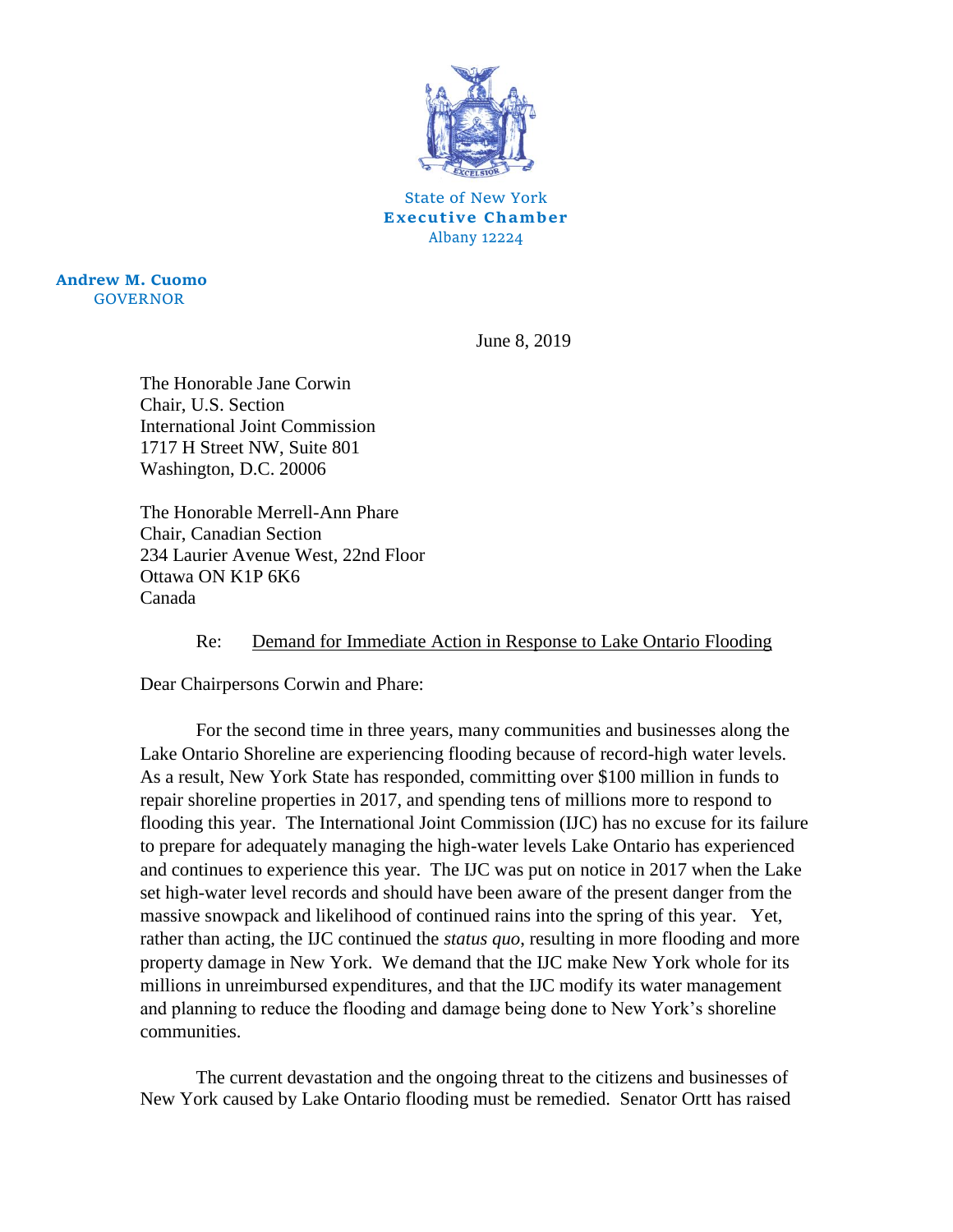the possibility of legal action, which he suggested in a letter to the state Attorney General. With water levels in Lake Ontario now exceeding the historic high levels of 2017, immediate action must be taken to deter flooding in the Lake Ontario-St. Lawrence River system.

In 1909, the United States and Great Britain, acting on behalf of Canada, entered into the Boundary Water Treaty to enable both nations, and their respective citizens and component jurisdictions, to make beneficial use of boundary waters consistent with the rights and interests of all public and private riparian owners. The Treaty expressly provides that domestic and sanitary uses are to be given preference over navigation and power uses. The Treaty also provides that construction of any dam or obstruction requires the protection and indemnity against injury of all interest on either side of the Boundary.

Throughout its history, the IJC has struggled to balance the competing needs of all beneficiaries. In the early 1950s, for example, the IJC's management of Lake Ontario caused substantial flooding damage to New York residents, who responded with strong protests and litigation. In part as a result, the IJC removed the Gut Dam and lowered maximum water levels by some three feet. The IJC also issued a new Supplementary Order of Approval in 1956, which remained in effect for more than five decades.

In 1999 the IJC undertook a study to assess water levels under the application of the 1956 Order. This study resulted in the adoption of Plan 2014. In adopting the plan, the IJC found that the 1956 Order did not "accurately reflect the full range of experienced conditions or anticipate future changes" and that it was necessary to now "consider environmental issues and recreational boating." Plan 2014 also provided that discharges of water would be administered "in such a manner as to provide no less protection for navigation and riparian interests downstream than would have occurred under pre-project conditions." Moreover, as part of the criteria for administering discharges, the IJC found that "the levels of Lake Ontario shall be regulated for the benefit of property owners on the shores of Lake Ontario in the United States and Canada so as to reduce extremes of stage which have occurred under pre-project conditions and supplies of the past as adjusted on Lake Ontario."

In adopting Plan 2014 the IJC found that the new regulatory scheme would result in "less frequent deviations from a regulation plan" and would "provide long-term benefits, upstream and downstream ... with greater security and predictability." The high-water events of 2017 and 2019 demonstrate that this could not be farther from the truth. The IJC must provide a more protective management system that delivers on the promises that it made in adopting Plan 2014.

Flooding and other high-water impacts continue around the Great Lakes, including Lake Ontario and the upper St. Lawrence River, especially during periods of active weather, such as that observed recently. On June 4, 2019, Lake Ontario remained at 75.90 m (249.02 ft), extending the new historic lake level record first reached on June 2, 2019. It is expected that the water level of Lake Ontario will continue rising gradually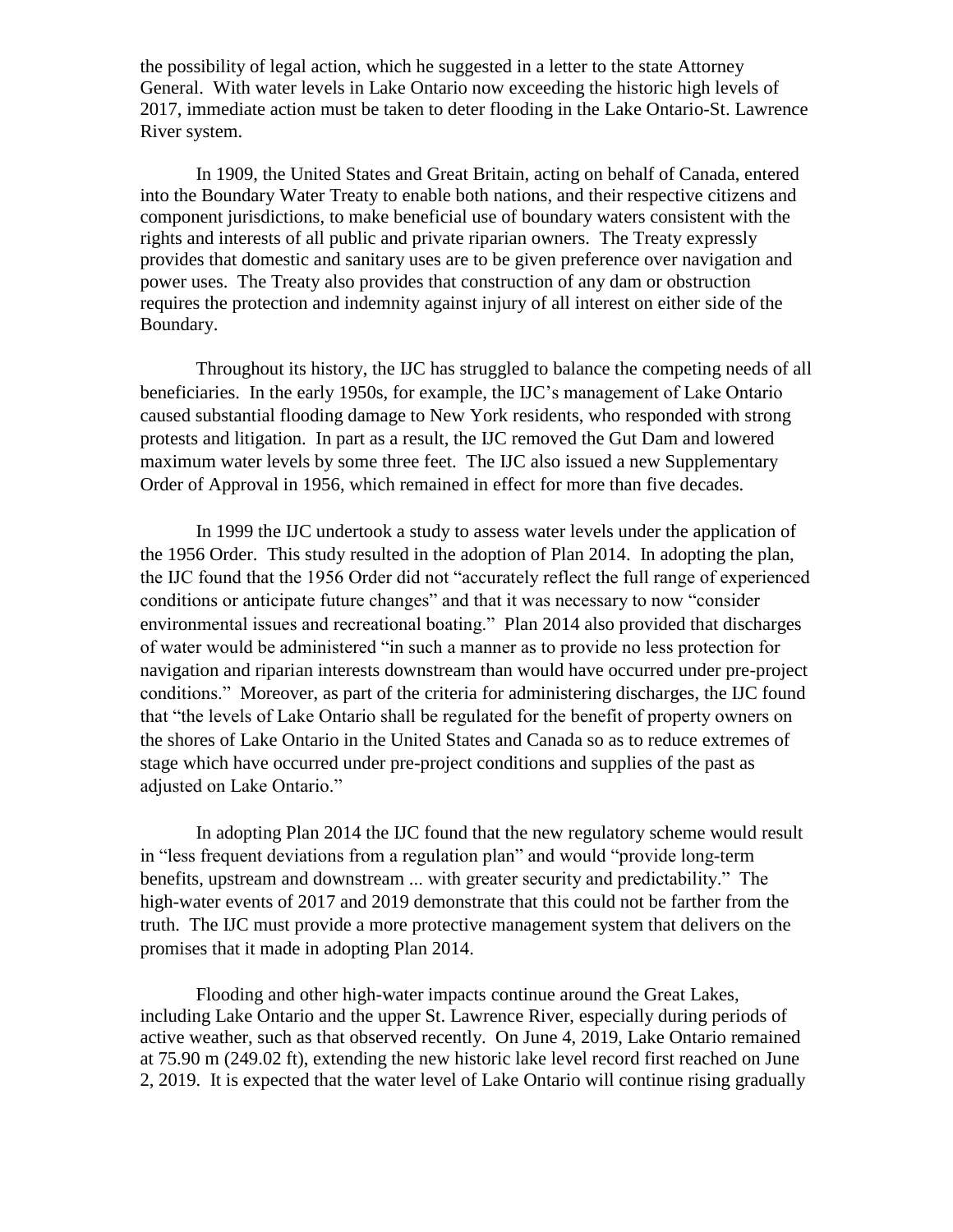over the next several days. Lake Erie water levels and outflows into Lake Ontario remain above record-highs and have risen slightly over the past several days.

While floods and high-water levels damage New Yorkers' property, water levels in Montreal Harbor are below record-highs for this time of year and continue to drop. To provide relief to New York's adversely affected riparian owners, the IJC must immediately maximize the outflows to the greatest extent possible, even if that impacts navigation along the river temporarily.

The IJC has acknowledged that its actions, or lack thereof, have served to protect commercial shipping at the expense of riparian land-owners. But, under its own foundational treaty and under Plan 2014, it cannot refrain from such releases to protect commercial shipping interests over the safety and property of New Yorkers. The Boundary Waters Treaty of 1909 states that "no use shall be permitted which tends materially to conflict with or restrain any other use…". Moreover Plan 2014 specifically states that "[i]n the event that Lake Ontario water levels reach or exceed extremely high levels, the works in the International Rapids Section shall be operated to provide all possible relief to the riparian owners upstream and downstream." The burden of highwater flows must be shared equally among all users of the system – including the transportation and shipping sector.

In 2017, New York took action to protect communities from further flooding and delivered critical State and federal funding to help families and businesses rebuild. The State committed over \$100 million to rebuild communities along the Lake Ontario shoreline that were devastated by the flooding in 2017, only to once again this year experience record high-water levels and flooding in those same communities. Following the 2017 flooding, the IJC knew or should have known of the significant potential for future flooding events, but failed to exercise the forethought to protect against the devastating impacts of flooding.

New York continues to address the impacts from past flood levels and mitigate potential future flooding. New York is staging equipment and sand bags; working closely with municipal governments along the shorelines; advancing and reimbursing flood protection and remediation projects; and providing support for resiliency planning efforts. New York expects that the cost associated with rebuilding and providing future resiliency will exceed costs from 2017 and be well over \$100 million. New York also strongly urges the appropriation of federal funding, which is critical for continuation of those efforts and additional efforts to improve coastal resiliency along the Lake and River. New York should not have to bear the costs solely for the impacts of this international plan and federal funding is critical to addressing the consequences.

The IJC's power to act derives from the Boundary Waters Treaty, which prioritizes non-power uses of Lake Ontario and the St. Lawrence River. It is apparent that the IJC's management has not adequately addressed the new normal of extreme highwater events that have disproportionately affected the riparian owners in New York. The IJC must ensure that it considers and addresses these extreme wet weather conditions that have led to extensive flooding in two of the last three years in future planning and implementation of flows moving forward. The IJC must adopt a fairer course to ensure